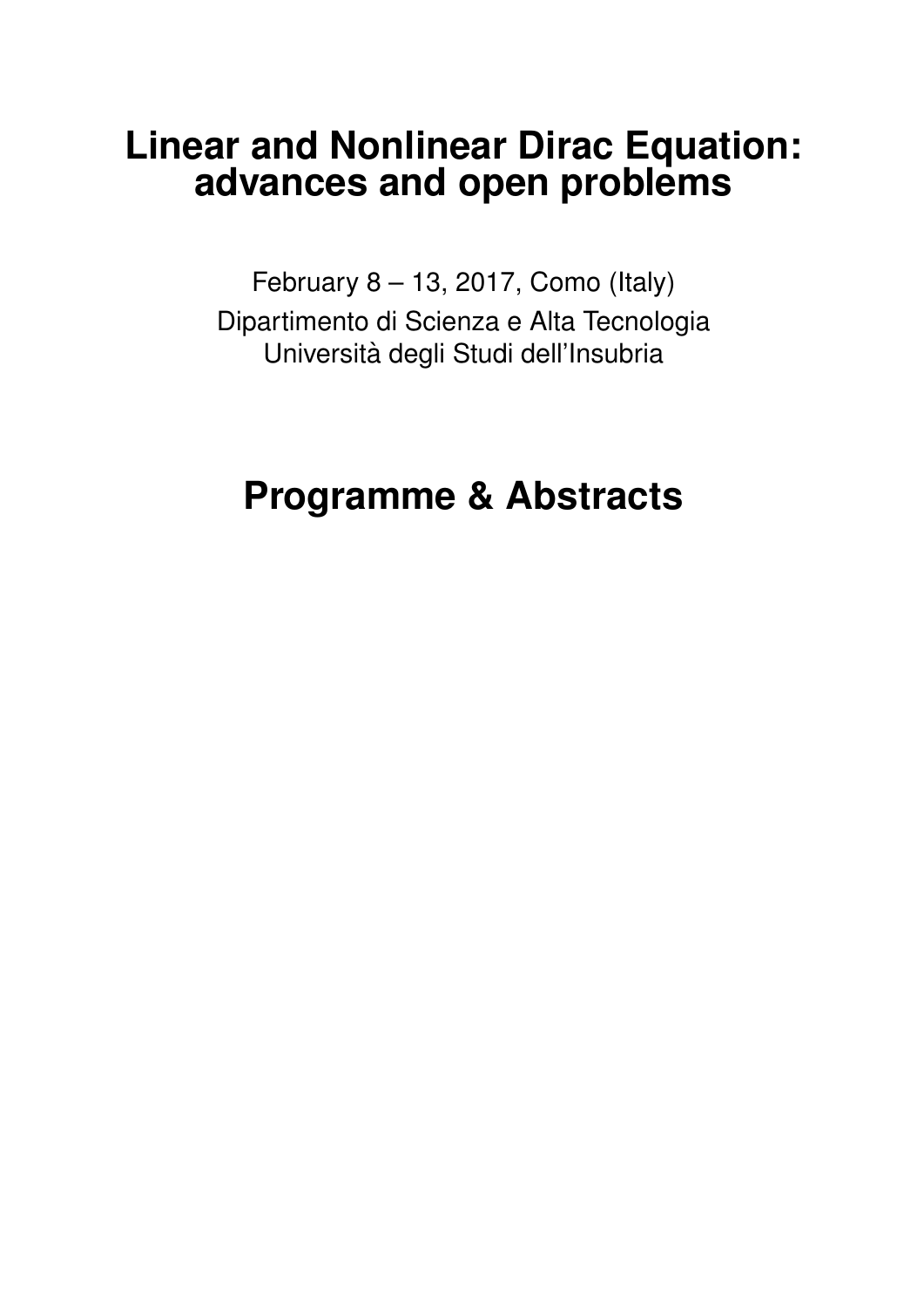# **Wednesday 08/02/2017**

- 09:50 10:10 Opening
- <span id="page-1-3"></span>10:10 - 11:00 **Piero D'Ancona** – [On the nonlinear Dirac equation with an electromagnetic po](#page-6-0)[tential](#page-6-0)
- 11:00 11:30 Coffee Break
- <span id="page-1-1"></span>11:30 - 12:20 **Timothy Candy** – [Large time asymptotics for the Dirac equation](#page-5-0)
- 12:20 14:30 Lunch Break
- <span id="page-1-5"></span>14:30 - 15:20 **David Stuart** – [Quantization of Maxwell-Dirac in 1+1 dimensions](#page-9-0)
- <span id="page-1-2"></span>15:20 - 15:50 Jean-Claude Cuenin – Lieb-Thirring type bound for Dirac and fractional Schrödinger [operators with complex potentials](#page-6-1)
- 15:50 16:20 Coffee Break
- <span id="page-1-4"></span>16:20 - 17:10 **Margherita Nolasco** – [An alternative approach to the Dirac operator via the](#page-8-0) [Dirichlet to Neumann operator](#page-8-0)
- <span id="page-1-0"></span>17:10 - 18:00 **Gregory Berkolaiko** – [Symmetry and Dirac points in the spectrum of honeycomb](#page-4-0) [Laplacian](#page-4-0)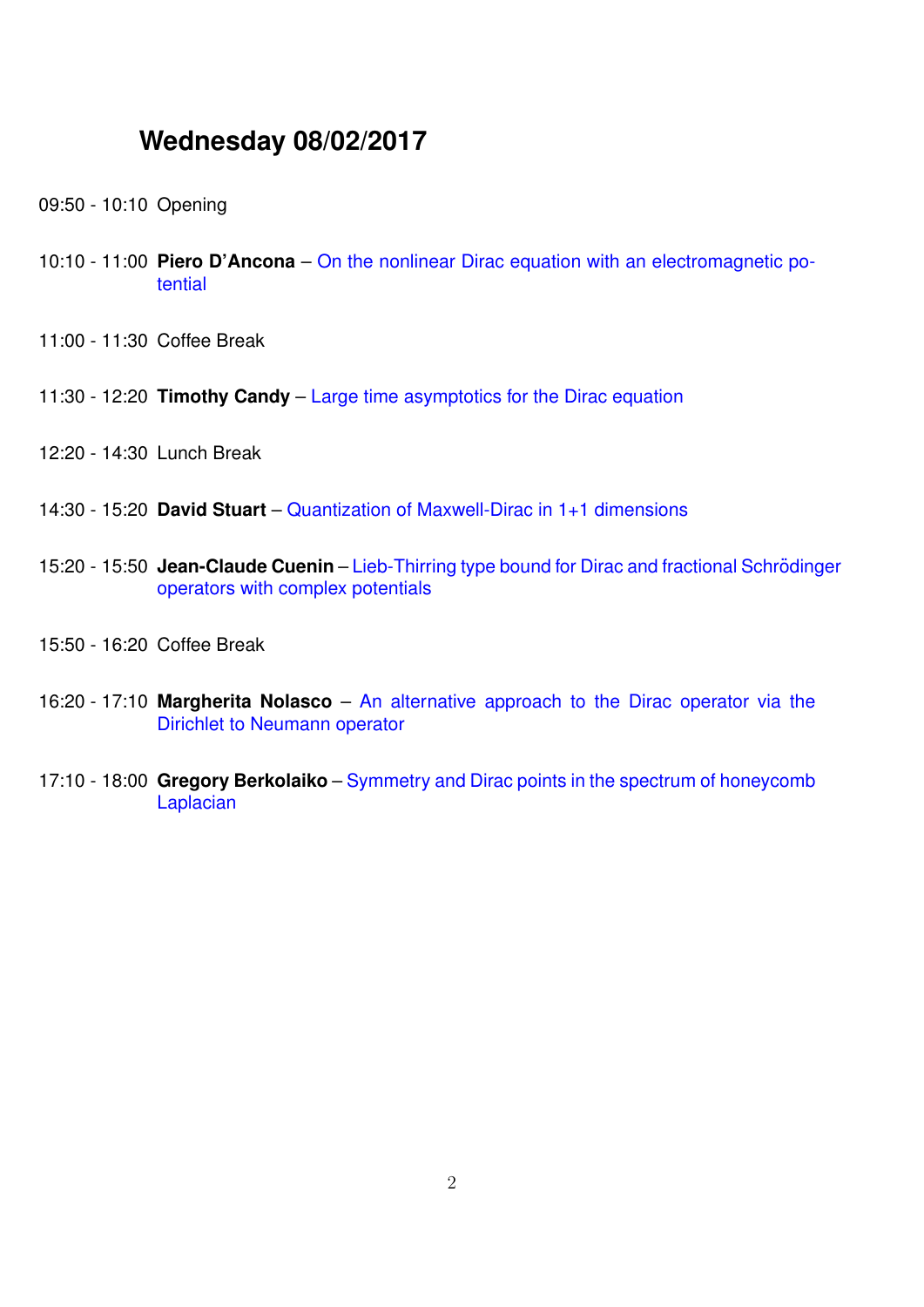# <span id="page-2-5"></span>**Thursday 09/02/2017**

- 09:20 10:10 **Luis Vega** [A strategy for self-adjointness of Dirac operators: Applications to the](#page-9-1) [MIT bag model and delta-shell interactions](#page-9-1)
- 10:10 10:40 Coffee Break
- <span id="page-2-0"></span>10:40 - 11:30 **Naiara Arrizabalaga** – [Non-relativistic limit of the MIT bag model](#page-4-1)
- <span id="page-2-3"></span>11:30 - 12:20 **Albert Mas** – The relativistic  $\delta$ -shell interaction in  $\mathbb{R}^3$  [and its approximation by](#page-7-0) [short range potentials](#page-7-0)
- 12:20 14:30 Lunch Break
- <span id="page-2-2"></span>14:30 - 15:20 **Anne-Sophie de Suzzoni** – [The relativistic dynamics of an electron coupled with](#page-6-2) [a classical nucleus](#page-6-2)
- <span id="page-2-1"></span>15:20 - 15:50 **Federico Cacciafesta** – [On the dispersive dynamics of the Dirac equation with](#page-5-1) [critical potentials](#page-5-1)
- 15:50 16:20 Coffee Break
- <span id="page-2-4"></span>16:20 - 17:10 **Dmitry Pelinovsky** – [Stability of nonlinear waves in integrable Hamiltonian PDEs](#page-8-1)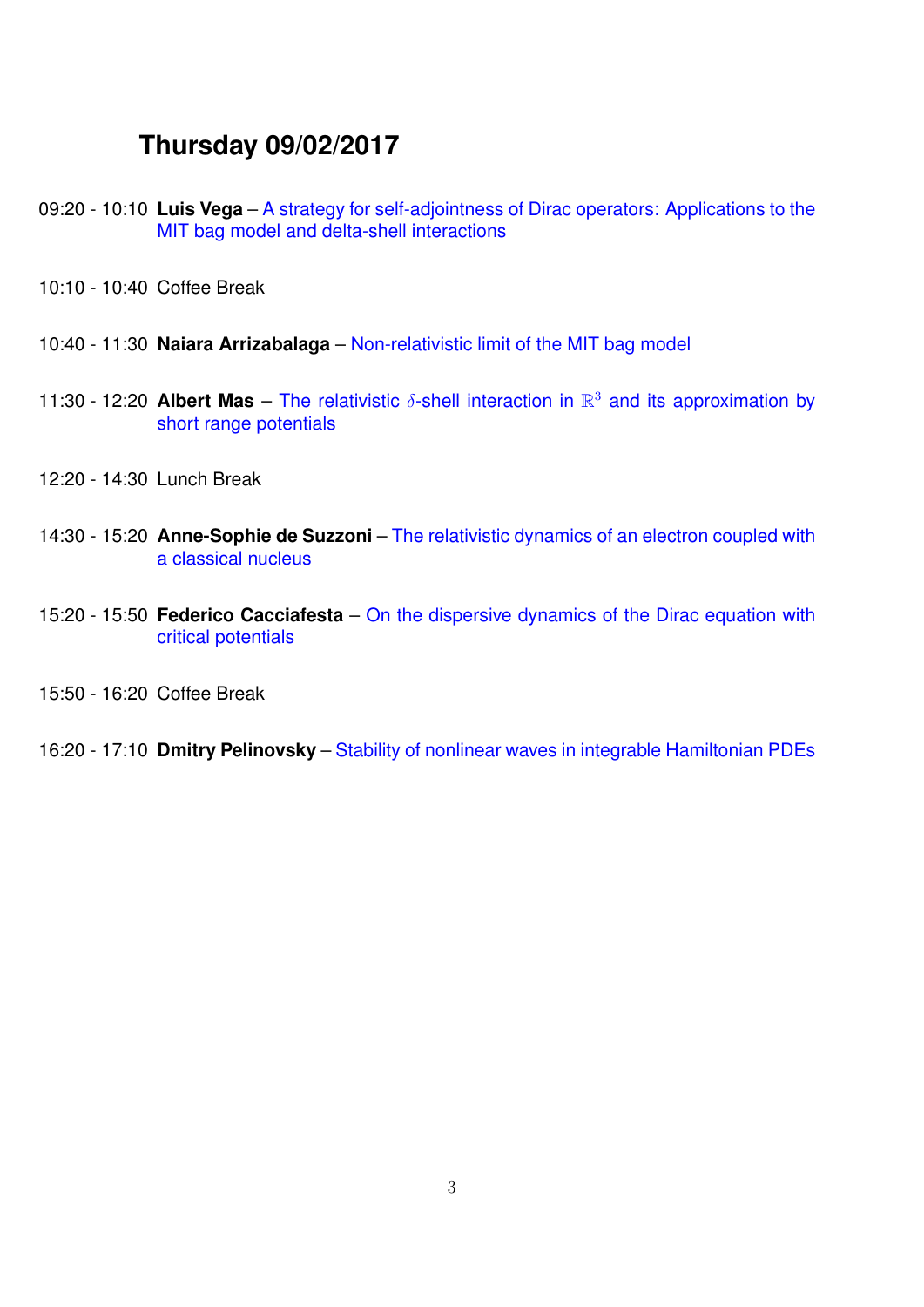# <span id="page-3-5"></span>**Friday 10/02/2017**

- 09:20 10:10 **Eric Séré** [Dirac operators with strong Coulomb singularity: domain and min](#page-9-2)[max levels](#page-9-2)
- 10:10 10:40 Coffee Break
- <span id="page-3-3"></span>10:40 - 11:30 **Markus Holzmann** – [On the spectral properties of Dirac operators with electro](#page-7-1)static δ[-shell interactions](#page-7-1)
- <span id="page-3-0"></span>11:30 - 12:20 **Jussi Behrndt** – [The spectral shift function for Dirac operators with electrostatic](#page-4-2) [delta-shell interactions](#page-4-2)
- 12:20 14:00 Lunch Break
- <span id="page-3-1"></span>14:00 - 14:50 **Nabile Boussa¨ıd** – [Nonrelativistic asymptotics of solitary waves in the Dirac](#page-4-3) [equation with Soler-type nonlinearity](#page-4-3)
- <span id="page-3-4"></span>14:50 - 15:20 **Sergey Morozov** – [On the eigenvalues of perturbed projected Dirac-Coulomb](#page-8-2) [operators](#page-8-2)
- 15:20 15:50 Coffee Break
- <span id="page-3-2"></span>15:50 - 16:40 **Andrew Comech** – [Stability of solitary waves in the nonlinear Dirac equation](#page-5-2)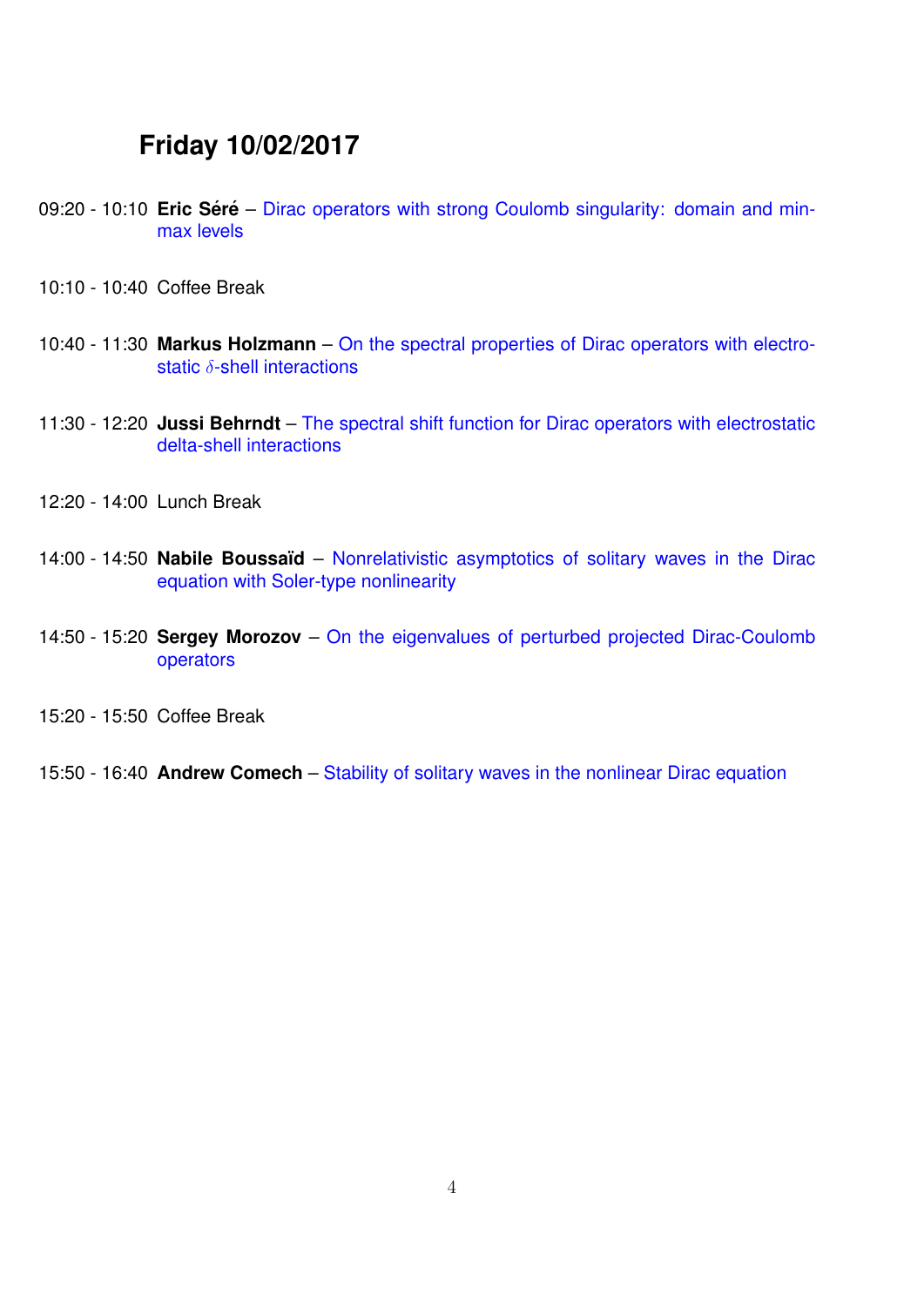# **Titles and Abstracts**

#### **[Non-relativistic limit of the MIT bag model](#page-2-0)**

Naiara Arrizabalaga UPV/EHU

<span id="page-4-1"></span>In this talk we present some spectral asymptotic results of the MIT bag model. This model is the Dirac operator,  $-i\alpha \cdot \nabla + m\beta$ , defined on a smooth and bounded domain of  $\mathbb{R}^3$ ,  $\Omega$ , with certain boundary conditions. Specifically,  $-i\beta(\alpha \cdot \mathbf{n})\psi = \psi$  must hold at the boundary of  $\Omega$ , where n is the outward normal vector and  $\psi \in H^1(\Omega,\mathbb{C}^4)$ . This model was developed to get a better understanding of the phenomenons involved in the quark-gluon confinement. We study the self-adjointness of the operator and describe the limiting behavior of the eigenvalues of the MIT bag Dirac operator as the mass  $m$ tends to  $\pm\infty$ .

This is a joint work with L. Le Treust and N. Raymond.

## <span id="page-4-2"></span>**[The spectral shift function for Dirac operators with electrostatic](#page-3-0) [delta-shell interactions](#page-3-0)**

Jussi Behrndt Technische Universität Graz

The spectral shift function is a classical notion in perturbation and scattering theory of selfadjoint operators, which has its roots in the works of Lifshitz and Krein. In this talk we shall first review some results on the existence and properties of the spectral shift function. We then discuss a general representation result for the spectral shift function in terms of an abstract Titchmarsh-Weyl m-function and apply this to Dirac operators with electrostatic delta-shell interactions.

This talk is based on a recent joint work with F. Gesztesy and S. Nakamura.

### <span id="page-4-0"></span>**[Symmetry and Dirac points in the spectrum of honeycomb](#page-1-0) [Laplacian](#page-1-0)**

Gregory Berkolaiko Texas A&M University

We will present the symmetry-based reasons for the existence of the Dirac (conical) points in the dispersion relation of the  $R<sup>2</sup>$  Schrödinger operator with honeycomb-like potential. We will also discuss the origin of the name of these points. Namely, we will explain results of other researchers (in particular, Fefferman and Weinstein) which show that the dynamics of a wavepacket localized around these points is governed by a 2-dimensional Dirac-type equation.

### <span id="page-4-3"></span>**[Nonrelativistic asymptotics of solitary waves in the Dirac equation](#page-3-1) [with Soler-type nonlinearity](#page-3-1)**

Nabile Boussaïd Laboratoire de Mathématiques de Besancon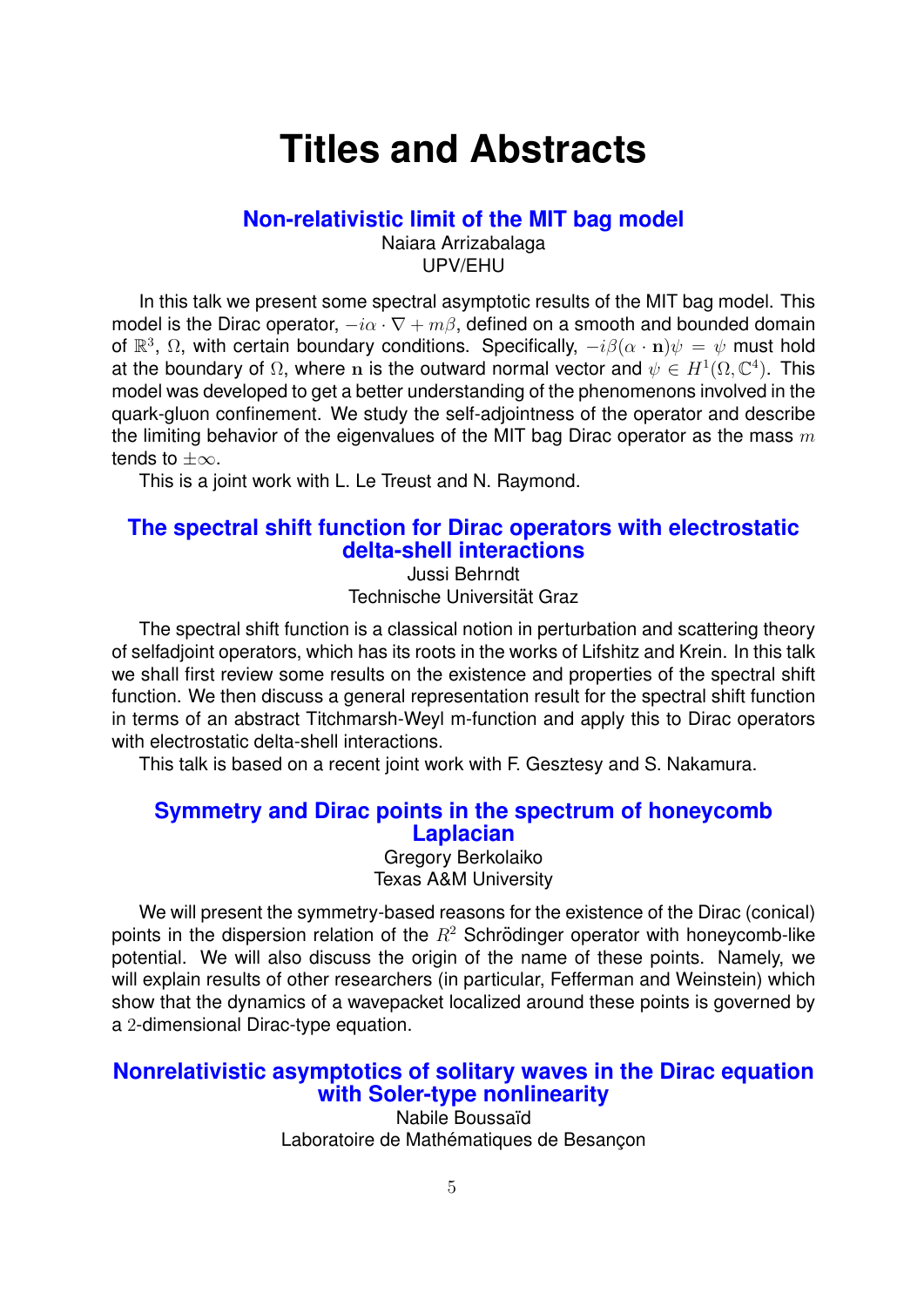We use the perturbation theory to build solitary wave solutions to the nonlinear Dirac equation in any dimension, with the Soler-type nonlinear term which is continuous but not necessarily differentiable. We obtain the asymptotics of solitary waves in the nonrelativistic limit; these asymptotics are important for the linear stability analysis of solitary wave solutions. When the power of the nonlinearity is Schrödinger chargecritical, considering the charge of the corresponding solitary wave in the spirit of the Vakhitov–Kolokolov stability criterion, we show the absence of the degeneracy of zero eigenvalue of the linearization at this solitary wave.

This is a joint work with Andrew Comech (TAMU).

#### <span id="page-5-1"></span>**[On the dispersive dynamics of the Dirac equation with critical](#page-2-1) [potentials](#page-2-1)**

Federico Cacciafesta Politecnico di Torino

I will present some recent results concerning weak dispersive estimates for the massless Dirac equation in presence of scaling critical perturbations; in particular, the cases of the Coulomb potential and the Aharonov-Bohm field will be discussed. This talk is based on joint works with E. Séré (univ. Paris Dauphine) and L. Fanelli (univ. "Sapienza" Roma).

#### **[Large time asymptotics for the Dirac equation](#page-1-1)**

Timothy Candy Universitat Bielefeld ¨

<span id="page-5-0"></span>The question of large time behaviour for the semilinear Dirac equation is particularly delicate due to the lack of good conserved quantities. Thus the current understanding of the asymptotic behaviour is largely restricted to small data regimes. In this talk we will survey recent results on small data linear and nonlinear scattering for two Dirac models, namely the cubic Dirac equation, and the Dirac-Klein-Gordon system.

#### <span id="page-5-2"></span>**[Stability of solitary waves in the nonlinear Dirac equation](#page-3-2)**

Andrew Comech Texas A&M University

We study stability of solitary waves in the nonlinear Dirac equation. We consider whether in the nonrelativistic limit (small amplitude solitary waves with frequencies at the end of the spectral gap) the instability of solitary waves could be caused by nonzero-real-part eigenvalues located near the embedded threshold (near  $\pm 2mi$ ). We prove that in the Soler model in spatial dimensions three and below this does not happen due to the presence of  $SU(1,1)$  internal symmetry.

The results are obtained together with Nabile Boussaïd, University of Bourgogne Franche-Comte.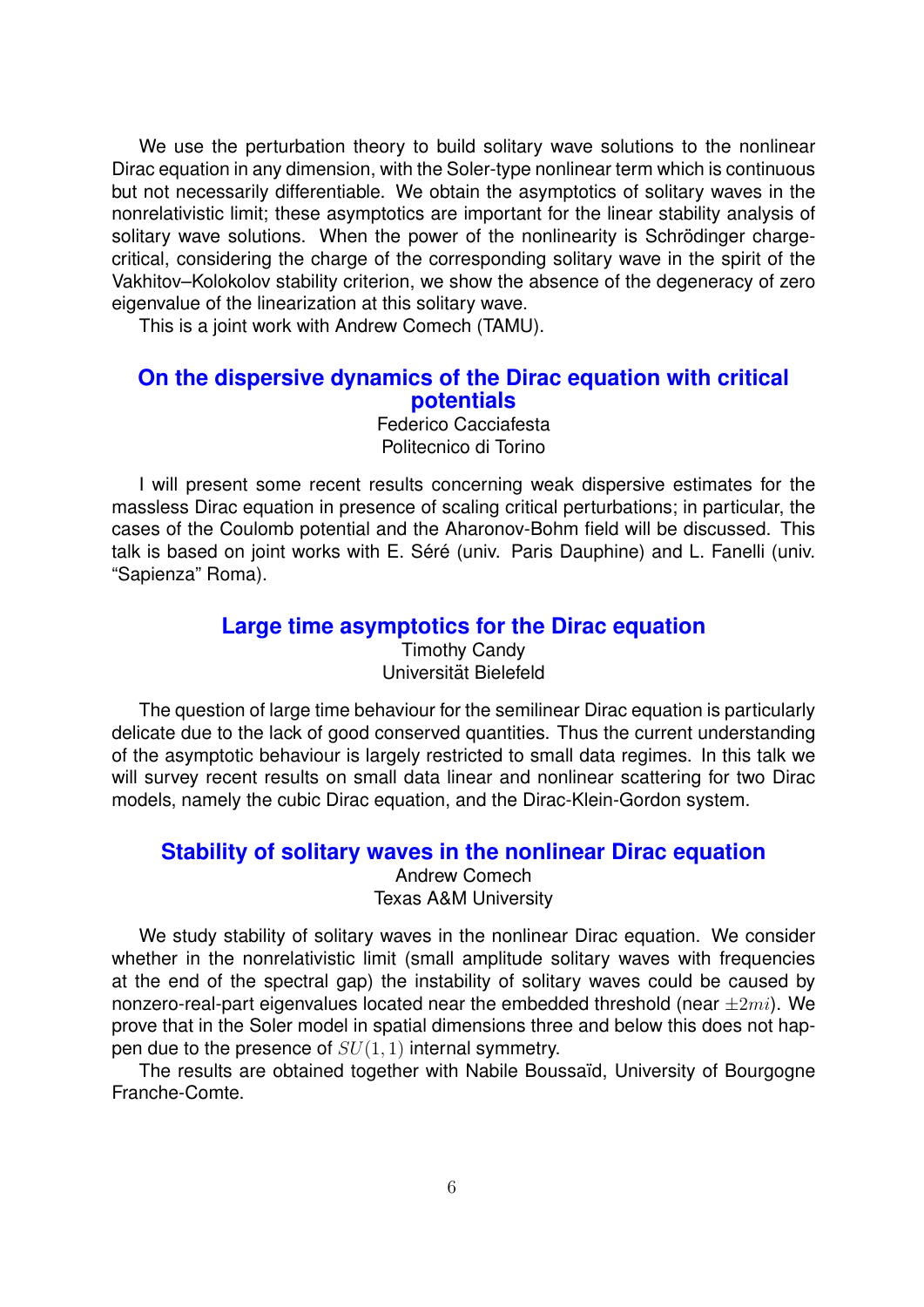# <span id="page-6-1"></span>**Lieb-Thirring type bound for Dirac and fractional Schrödinger [operators with complex potentials](#page-1-2)**

Jean-Claude Cuenin LMU München

We present Lieb-Thirring type bounds for fractional Schrödinger operators and Dirac operators with complex-valued potentials [\[1\]](#page-6-3). The spectral bounds hold for discrete as well as for embedded eigenvalues, and we provide counterexamples for the latter showing that our results are essentially sharp. The main technical tools are uniform resolvent estimates in Schatten-Von Neumann classes for the unperturbed operator. These are proved for a large class of kinetic energy operators under a natural curvature assumption on the characteristic set of the corresponding symbol. Estimates of this type have a long tradition in harmonic analysis, and their usefullness for non-selfadjoint spectral problems has first been recognized by R. L. Frank [\[3\]](#page-6-4). Going beyond the translationinvariant case, we also consider cases where the unperturbed operator is allowed to have an unbounded electromagnetic background field [\[2\]](#page-6-5).

# **References**

- <span id="page-6-3"></span>1. J.-C. Cuenin. Eigenvalue bounds for Dirac and fractional Schrödinger operators with complex potentials. *Journal of Functional Analysis*, 2016 (in print).
- <span id="page-6-5"></span>2. J.-C. Cuenin and C. E. Kenig.  $L^p$  resolvent estimates for magnetic Schrödinger operators with unbounded background fields. *Communications in Partial Differential Equations*, 2016 (in print).
- <span id="page-6-4"></span>3. Rupert L. Frank. Eigenvalue bounds for Schrödinger operators with complex potentials. *Bull. Lond. Math. Soc.*, 43(4):745–750, 2011.

#### <span id="page-6-0"></span>**[On the nonlinear Dirac equation with an electromagnetic potential](#page-1-3)** Piero D'Ancona Sapienza Università di Roma

In a joint work with M.Okamoto (Shinshu University, Nagano) we prove smoothing and Strichartz estimates for a Dirac equation perturbed by a large potential of critical decay and regularity. In the endpoint case, we prove suitable replacements of these estimates for data of additional angular regularity. As an application we deduce global well posedness and scattering for small data in the energy space with radial symmetry, or with additional angular regularity. Moreover, for a restricted class of potentials, we can extend our results to more general large data under the sole assumption of smallness of the Lochak-Majorana chiral invariants.

### <span id="page-6-2"></span>**[The relativistic dynamics of an electron coupled with a classical](#page-2-2) [nucleus](#page-2-2)**

Anne-Sophie de Suzzoni Universite Paris 13 ´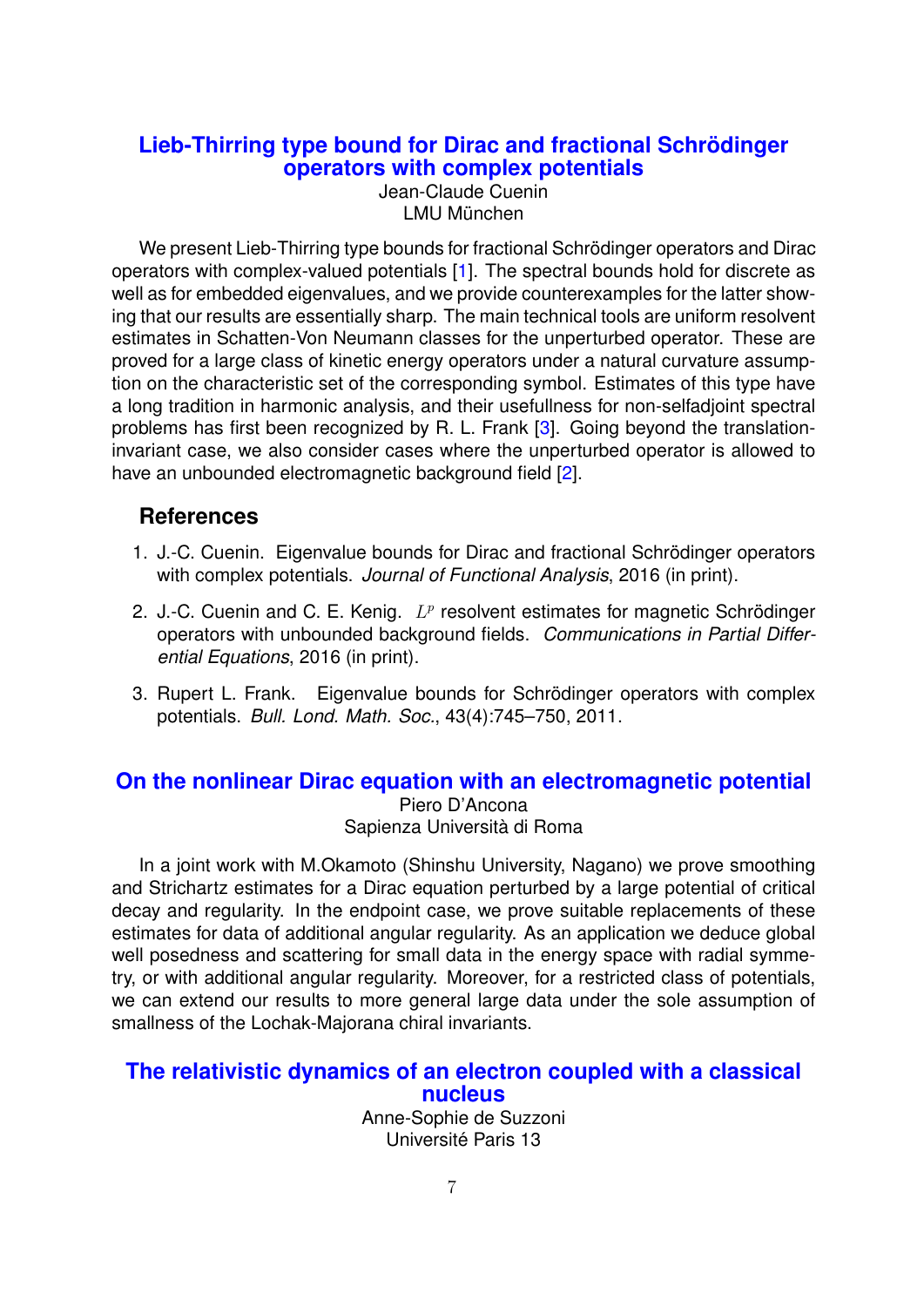This talk is about the Dirac equation. We consider an electron modeled by a wave function and evolving in the Coulomb field generated by a nucleus. In a very rough way, this should be an equation of the form

$$
i\partial_t u = -\Delta u + V(\cdot - q(t))u
$$

where u represents the electron while  $q(t)$  is the position of the nucleus. When one considers relativistic corrections on the dynamics of an electron, one should replace the Laplacian in the equation by the Dirac operator. Because of limiting processes in the chemistry model from which this is derived, there is also a cubic term in  $u$  as a correction in the equation. What is more, the position of the nucleus is also influenced by the dynamics of the electron. Therefore, this equation should be coupled with an equation on  $q$  depending on  $u$ .

I will present this model and give the first properties of the equation. Then, I will explain why it is well-posed on  $H^2$  with a time of existence depending only on the  $H^1$ norm of the initial datum for  $u$  and on the initial datum for  $q$ . The linear analysis, namely the properties of the propagator of the equation  $i\partial_t u = Du + V(\cdot - q(t))$  where D is the Dirac operator is based on works by Kato, while the non linear analysis is based on a work by Cancs and Lebris.

It is possible to have more than one nucleus. I will explain why. Joint work with F. Cacciafesta, D. Noja and E. Séré

#### <span id="page-7-1"></span>**[On the spectral properties of Dirac operators with electrostatic](#page-3-3)** δ**[-shell interactions](#page-3-3)**

Markus Holzmann Technische Universität Graz

In this talk I will discuss self-adjointness and basic spectral properties of Dirac operators with electrostatic  $\delta$ -shell interactions in space dimension  $d = 3$ . These are self-adjoint operators in  $L^2(\mathbb{R}^3;\mathbb{C}^4)$  which are formally given by  $A_\eta:=A_0+\eta\delta_\Sigma I_4,$  where  $A_0$  is the free Dirac operator,  $\eta\,\in\,\mathbb{R}$  is the constant interaction strength and  $\Sigma\,\subset\,\mathbb{R}^3$ is the boundary of a  $C^2$ -smooth domain. In order to define these operators in a mathematical rigorous way techniques related to quasi and ordinary boundary triples and their associated Weyl functions are used. After establishing the self-adjointness of  $A_n$ , it turns out that some of the spectral properties of  $A_n$  are of a different nature, if  $\eta = 2c$ , where c denotes the speed of light, or  $\eta \neq 2c$ . In the latter case  $H^1$ -smoothness of functions in  $\text{dom}\, A_\eta$  in  $\mathbb{R}^3\setminus \Sigma$  and finiteness of the discrete spectrum are shown and the nonrelativistic limit of  $A_n$ , as the speed of light c tends to  $\infty$ , is computed. In the case  $\eta = 2c$  these properties either differ from those for  $\eta \neq 2c$  or they are still unknown.

This talk is based on joint works with J. Behrndt, P. Exner, and V. Lotoreichik.

# <span id="page-7-0"></span>**The relativistic**  $\delta$ **-shell interaction in**  $\mathbb{R}^3$  **[and its approximation by](#page-2-3) [short range potentials](#page-2-3)**

Albert Mas Universitat Politècnica de Catalunya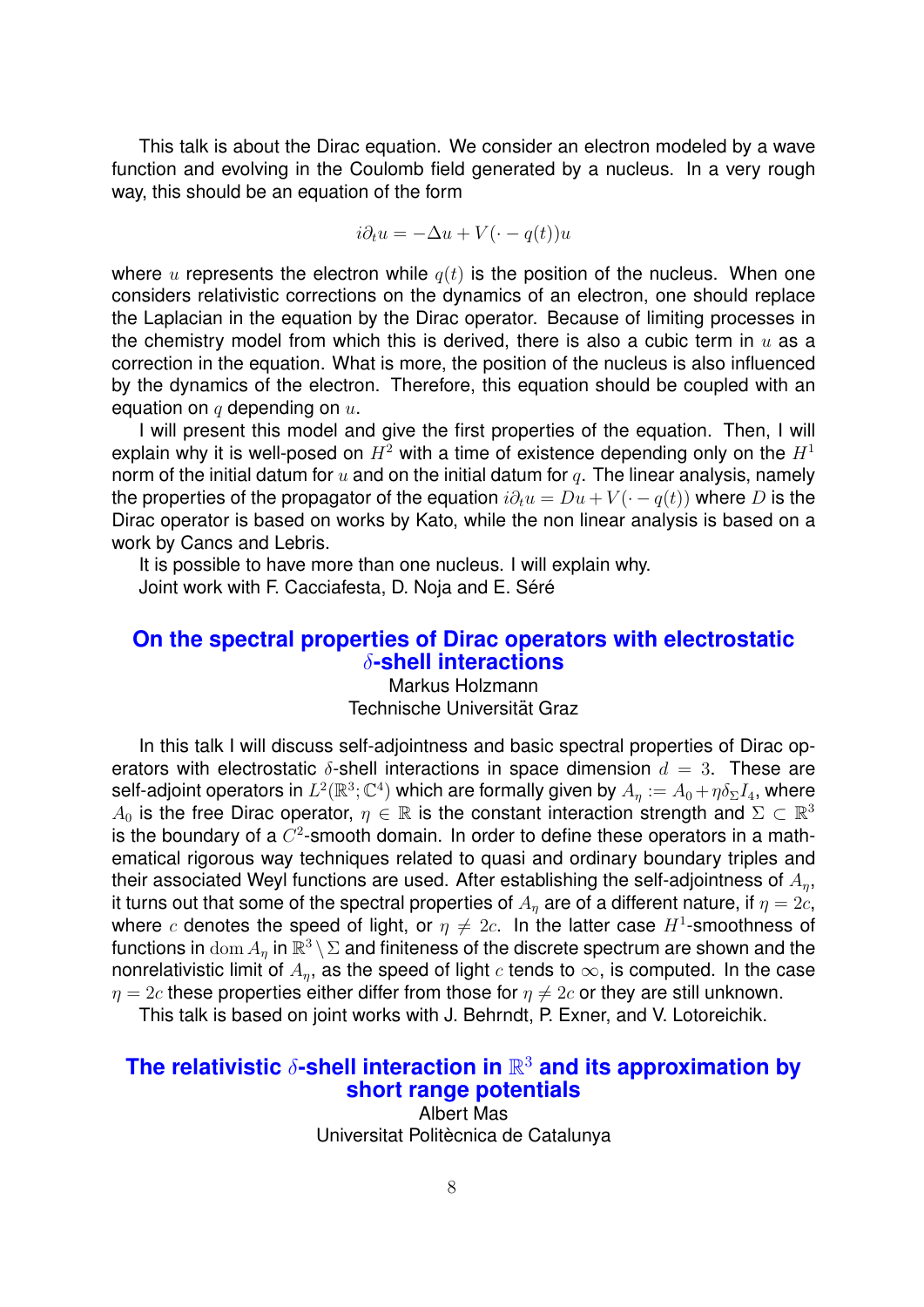In this talk we will discuss the approximation of a relativistic  $\delta$ -shell interaction in  $\mathbb{R}^3$  by interactions with short range potentials. The relativistic  $\delta$ -shell interaction is described by the coupling of the free Dirac operator with a singular potential supported on the boundary of a smooth bounded domain  $\Omega$ , and the short range potentials are given by cutoff functions in a neighbourhood of ∂Ω. During the approximation procedure, we will see how singular integral operators on  $\partial\Omega$  come into play and how standard techniques in Calderón-Zygmund theory allow us to develop the approximation mentioned before. In particular, we will talk about the use of maximal operators and pointwise limits almost everywhere to deal with the limit of short range relativistic interactions.

This is a joint work with F. Pizzichillo (BCAM - Basque Center for Applied Mathematics, Bilbao).

#### <span id="page-8-2"></span>**[On the eigenvalues of perturbed projected Dirac-Coulomb](#page-3-4) [operators](#page-3-4)**

Sergey Morozov LMU München

Let D be the free Dirac operator in  $(0, \infty)$ ,  $\mathbb{R}^2$  or  $\mathbb{R}^3$ . For  $\nu \geq 0$  let  $D^{\nu}$  be the distinguished (or, in dimension 1, arbitrary) self-adjoint realisation of  $D-\nu/|\cdot|$  and  $P_{+}^{\nu}$ the positive spectral projector of  $D^{\nu}$ . For matrix-functions V decaying at infinity we will consider negative eigenvalues of  $P_{+}^{\nu}(D^{\nu}-V)P_{+}^{\nu}$ . We will find out, under which conditions such eigenvalues exist for arbitrary small  $V > 0$ , estimate the amount of these eigenvalues and sums of their powers. We will also discuss the spectral representation of  $D^{\nu}$  and lower bounds on  $|D^{\nu}|$  in terms of fractional Laplacians. The talk is based on resent joint work with David Müller (LMU).

### <span id="page-8-0"></span>**[An alternative approach to the Dirac operator via the Dirichlet to](#page-1-4) [Neumann operator](#page-1-4)**

Margherita Nolasco DISIM-Universita dell'Aquila `

Using the Foldy – Wouthuysen (unitary) transformation we study problems involving the Dirac operator via elliptic equations in the 4-dim half space  $\mathbb{R}_+^4$  with Neumann boundary condition. In particular we give a variational characterization of the eigenvalues and eigenfunctions of the Brown-Ravenhall Hamiltonian and an alternative proof of the Virial theorem for the Dirac operator. We also outline some works in progress and open problems on the Maxwell-Dirac systems for large atoms.

#### <span id="page-8-1"></span>**[Stability of nonlinear waves in integrable Hamiltonian PDEs](#page-2-4)**

Dmitry Pelinovsky McMaster University

Many Hamiltonian PDEs (KdV, NLS, KP, MTM) are integrable with the inverse scattering transform method. In particular, they exhibit infinitely many conserved quantities, Backlund-Darboux transformations, solvability with the associated linear systems, and